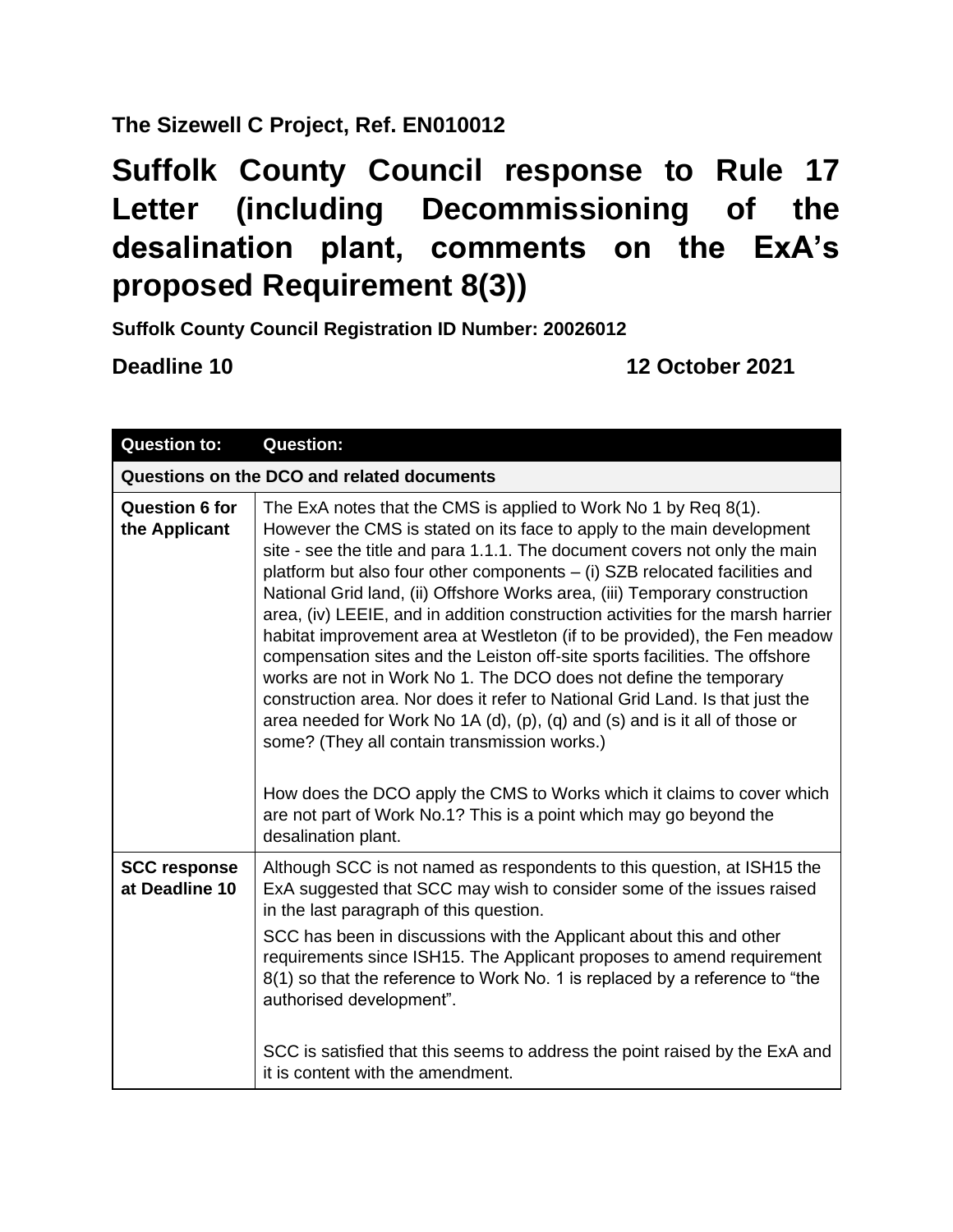| <b>Question 12</b><br>for ESC and<br><b>SCC</b> | In [PD-009] the ExA wrote the following to ESC and SCC: "the ExA will<br>expect them to have done appropriate title investigations, to ensure that all<br>the right persons and interests in land have been joined into the s.106<br>agreement as parties and that they do all necessary searches and<br>registrations, remembering that the entry into a s.106 agreement is not a<br>conveyance on sale and that therefore there is no priority period, and to<br>confirm that this has been done". Clearly this is no longer a s.106<br>agreement. But the need to ensure that the right persons are parties, that<br>all appropriate elements of the authorised development are bound and that<br>the agreement and the matters it secures will be appropriately enforceable<br>notwithstanding any changes in the identity of the undertaker is important,<br>particularly given the innovative and creative approach in this case. Please<br>will ESC and SCC submit assurances at Deadline 10 that they are satisfied<br>on these issues.                                                                                                                                                                                                       |
|-------------------------------------------------|-------------------------------------------------------------------------------------------------------------------------------------------------------------------------------------------------------------------------------------------------------------------------------------------------------------------------------------------------------------------------------------------------------------------------------------------------------------------------------------------------------------------------------------------------------------------------------------------------------------------------------------------------------------------------------------------------------------------------------------------------------------------------------------------------------------------------------------------------------------------------------------------------------------------------------------------------------------------------------------------------------------------------------------------------------------------------------------------------------------------------------------------------------------------------------------------------------------------------------------------------------|
| <b>SCC response</b><br>at Deadline 10           | In SCC's Post Hearing submissions including written submissions of oral<br>case - Issue Specific Hearing 14 [REP8-185] - SCC observed that the<br>entity proposed to enter into the DoO with ESC and SCC is NNB<br>Generation Company (SZC) Limited ("SZC Co") whose registered office is<br>at 90 Whitfield Street, London W1T 4EZ (Company registration number<br>09284825) and that this was the entity that is defined as "undertaker" at<br>Article 2 of Revision 8 of the dDCO submitted at Deadline 7.<br>SCC remains of the view that land interests are not relevant to the<br>completion or operation of the DoO as the "Evolving Approach" that the<br>Applicant has adopted and the Councils have negotiated does not bind any<br>land.                                                                                                                                                                                                                                                                                                                                                                                                                                                                                                   |
|                                                 | SCC is content that the DoO will be appropriately enforceable and that<br>relevant elements of the development that may be authorised are bound<br>on the basis of the following. However, at this point SCC stresses that this<br>position relies on certain provisions (detailed below) being included in any<br>final DCO that is made in this case and the form of the legal opinion to be<br>provided to the ExA by the Applicant at Deadline 10:<br>1. The DoO is to be entered into by the Councils and the "undertaker"<br>for the purposes of the DCO.<br>2. The DoO shall remain binding on SZC Co until it has transferred<br>the entirety of its benefit of the DCO at which point (pursuant to<br>Clause 5 of the DoO) SZC Co shall be released from its obligations<br>in the DoO save in respect of antecedent breaches of its obligations<br>in the DoO.<br>The above is a change from the previous draft of the DoO which would<br>have been seen by the ExA as that draft envisaged SZC Co being<br>released once it had transferred the "Undertaking" (being the benefit of the<br>Development Consent Order to construct or operate Work Nos. 1A(a) to<br>(h) as set out in Schedule 1 to the Development Consent Order). SCC had |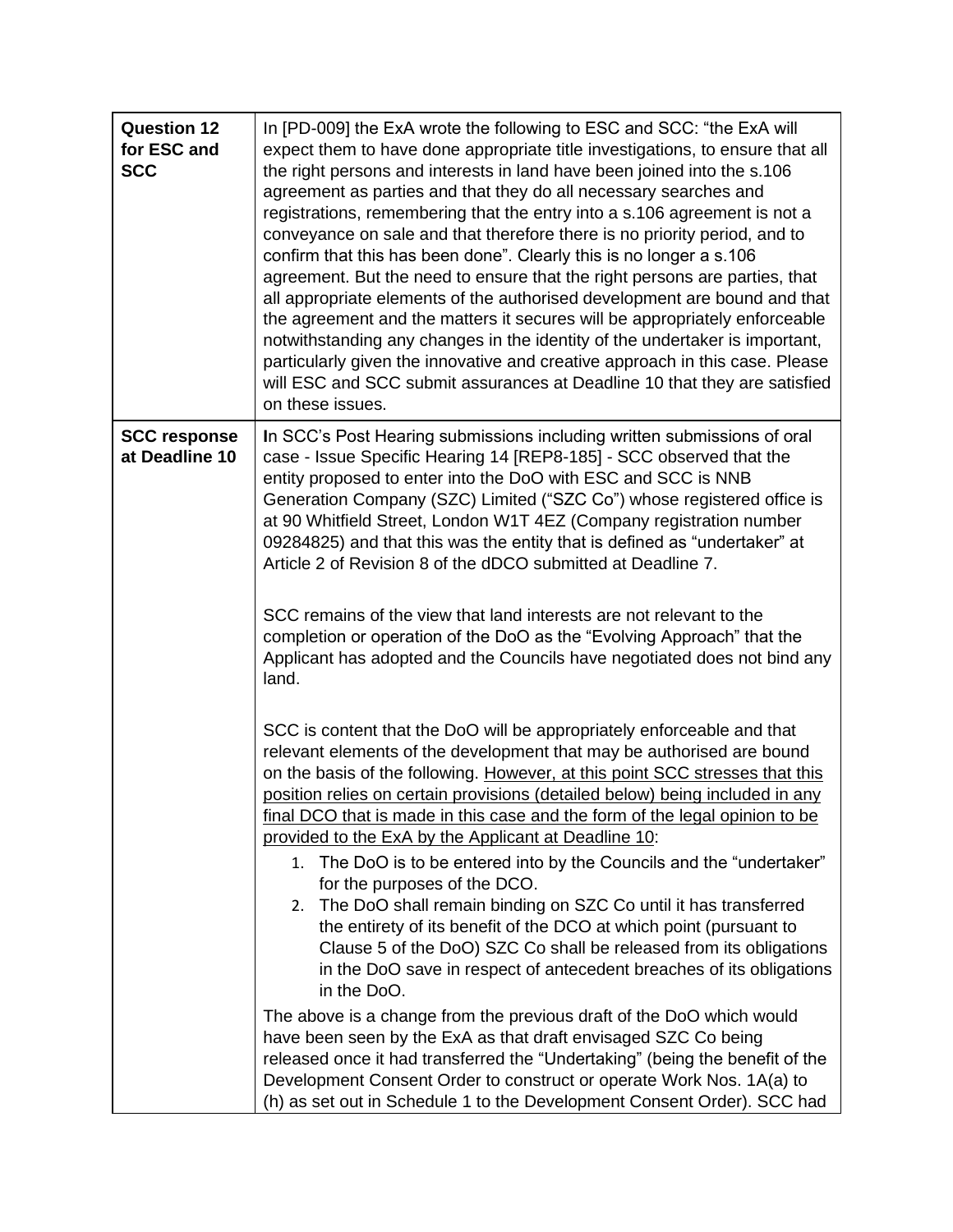| concerns about this previous wording and the potential for SZC Co to take<br>free of liability under the DoO when it could retain the benefit of some of<br>the DCO if it just transferred the "Undertaking".                                                                                                                                                                                                                                                                                                                                                                                                                                                                                                                                         |
|-------------------------------------------------------------------------------------------------------------------------------------------------------------------------------------------------------------------------------------------------------------------------------------------------------------------------------------------------------------------------------------------------------------------------------------------------------------------------------------------------------------------------------------------------------------------------------------------------------------------------------------------------------------------------------------------------------------------------------------------------------|
| Under Article 9(6A) (of the dDCO submitted at Deadline 8 [REP8-035]) the<br>obligations of the "undertaker" under the DoO would be enforceable<br>against any person to whom the power to construct or operate Work                                                                                                                                                                                                                                                                                                                                                                                                                                                                                                                                   |
| No.1A(a) to (h) has been transferred or granted under Article 9 for so long<br>as they benefit from the power to construct or operate any of those works<br>and such transferee or lessee shall be treated for all purposes as the<br>undertaker who entered into the DoO. This provision would mean that the<br>obligations under the DoO would run with the party that has the power to<br>construct or operate Work No.1A(a) to (h) in the event of future transfers or<br>grants of the benefit of the DCO.                                                                                                                                                                                                                                       |
| With regard to future liability under the DCO, the Deadline 8 version of the<br>DCO [REP8-035] included two changes which SCC considers are critical<br>and must be retained in any DCO that is made in due course. These<br>changes are the following:                                                                                                                                                                                                                                                                                                                                                                                                                                                                                               |
| 1. The removal of the previous Article 9(6) which would have allowed<br>for a transfer or grant of the benefit of the DCO to a holder of a<br>licence under the Nuclear Installations Act 1965 without the<br>consent of the Secretary of State (although SCC expect to see the<br>sub-paragraphs of Article 9 following Article 9(6) removed too in the<br>version of the DCO to be submitted at Deadline 10 as these were<br>parasitic on the previous (now removed) Article 9(6)). Following this<br>change, pursuant to Article 9(1) the written consent of the Secretary<br>of State would be required for all transfers or grants of the benefit of<br>the DCO.                                                                                 |
| 2. In addition, Article 9(3A) (of the dDCO submitted at Deadline 8<br>[REP8-035]) has been inserted which contains provisions which<br>SCC consider are particularly important. Where a transfer of the<br>benefit of some but not all of the powers under the Order are<br>proposed this new wording requires the Secretary of State to take<br>into account the ability of the person bound by the DoO following<br>such a transfer to meet all obligations contained in the DoO and the<br>ability of the Councils to enforce the terms of the DoO when<br>considering whether to grant consent. However, SCC would require<br>any final wording of this part of Article 9 to refer to "grants" as well<br>as transfers of the benefit of the DCO. |
| For completeness, EDF Energy Nuclear Generation Limited ("NGL"),<br>Network Rail ("NR") and National Grid ("NG") are not relevant to the<br>transfer provisions in Article 9 of the dDCO as these parties are already<br>given the benefit of the Order under Article 8 (with the benefit of NGL<br>under Article 8 limited to the Sizewell B relocation works 1 and the Sizewell<br>B relocation works 2) and do not need to be transferred or granted any<br>benefit of the Order under Article 9. Whilst ideally SCC would want NGL,<br>NR and NG to be parties to the DoO and for the obligations within the DoO                                                                                                                                  |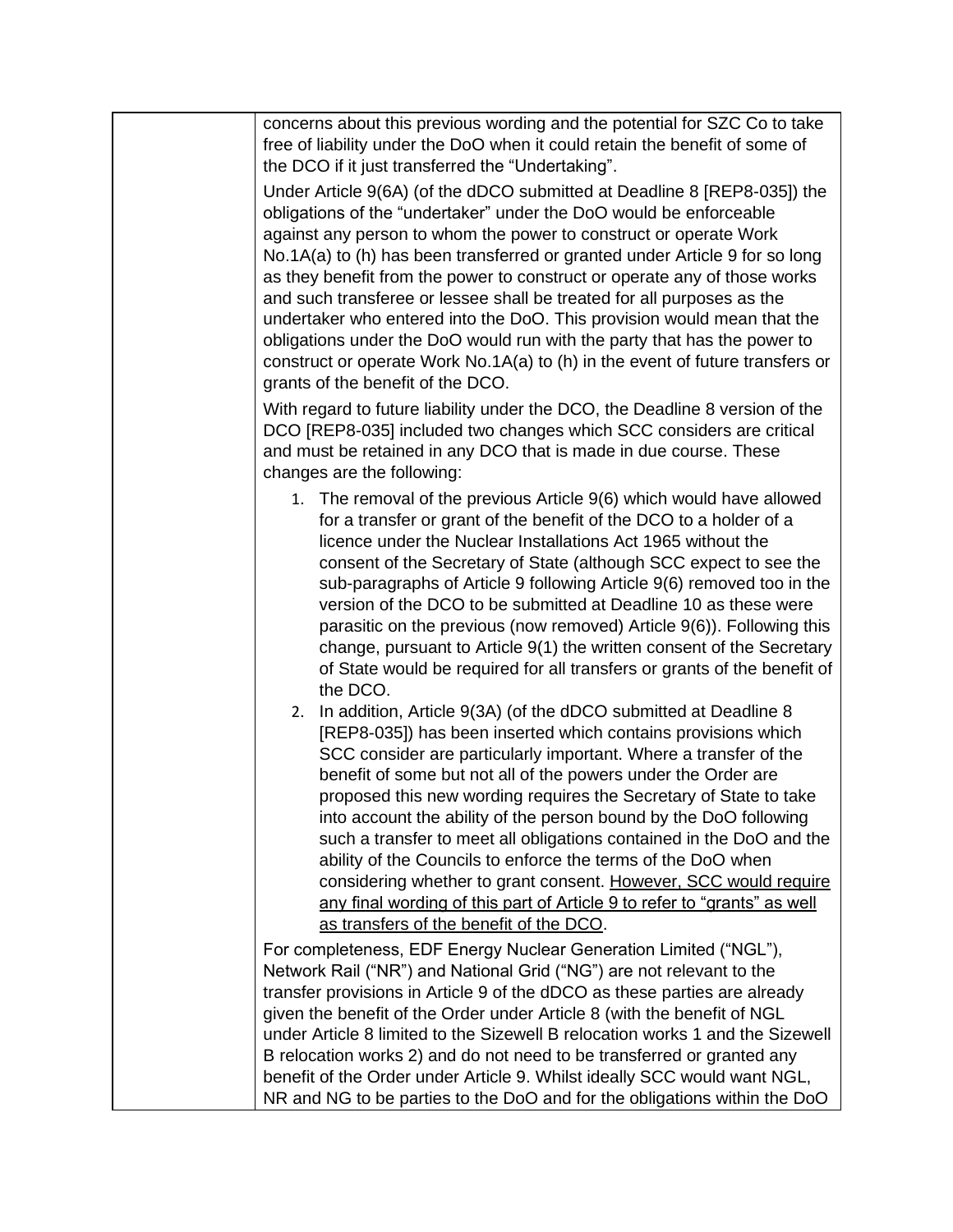|                                                             | to be binding against them (as far as relevant to these parties) SCC<br>acknowledge that these parties cannot be compelled to be parties to the<br>DoO. SCC do not consider the absence of these entities as parties to the<br>DoO affects the ability of the Councils to enforce breaches of the DoO if<br>necessary in due course.<br>SCC is aware of the draft legal opinion submitted by the Applicant at<br>Deadline 8 [REP8-128] and the ExA's comments on this at question 8 at<br>Annex A of the ExA's Rule 17 letter dated 6 October 2021 [PD-054]. Like<br>the ExA, SCC expects the final legal opinion to be provided by the<br>Applicant at Deadline 10 to include confirmation that adequate solvency<br>checks have been undertaken and for any restrictions on disclosure to be<br>removed. |
|-------------------------------------------------------------|------------------------------------------------------------------------------------------------------------------------------------------------------------------------------------------------------------------------------------------------------------------------------------------------------------------------------------------------------------------------------------------------------------------------------------------------------------------------------------------------------------------------------------------------------------------------------------------------------------------------------------------------------------------------------------------------------------------------------------------------------------------------------------------------------------|
| <b>Decommission</b><br>ing of the<br>desalination<br>plant, | SCC has considered the ExA's proposed new Requirement 8(3) in Annex<br>B to the ExA's Rule 17 letter. The proposal is set out below:                                                                                                                                                                                                                                                                                                                                                                                                                                                                                                                                                                                                                                                                       |
| comments on<br>the ExA's                                    | "Requirement 8(3)                                                                                                                                                                                                                                                                                                                                                                                                                                                                                                                                                                                                                                                                                                                                                                                          |
| proposed<br>Requirement<br>8(3)                             | (i) The use of the temporary desalination plant and associated works (Work<br>No. 1A (jj), (kk), (II), Work No. 2M, Work No. 2N, Work No. 2O and Work<br>No. 2P) must cease before either (a) commissioning testing begins or (b)<br>the availability of the permanent water supply [to be defined], whichever<br>event occurs first.                                                                                                                                                                                                                                                                                                                                                                                                                                                                      |
|                                                             | (ii) Within 3 months of either (a) commissioning testing beginning or (b) the<br>availability of the permanent water supply, whichever event occurs first, the<br>temporary desalination plant (Work No 1A(jj)) must be removed and the<br>intake head and shaft (Work No 2N) and outfall tunnel diffusers and shaft<br>(Work No 2P) must be removed and decommissioned, and the outfall and<br>intake pipelines (Works No.s 2M and 20) must be grouted and capped."                                                                                                                                                                                                                                                                                                                                       |
|                                                             | Since ISH 15, SCC has been discussing the Requirements with the<br>Applicant, including Requirement 16 (Main development site: Removal and<br>Reinstatement). The Applicant has indicated that it will be proposing an<br>amendment to Requirement 16 which will list Work No. 1A(ii) (temporary<br>desalination plant) as one of the specified temporary works which must be<br>removed "following completion of the SZC construction works".                                                                                                                                                                                                                                                                                                                                                             |